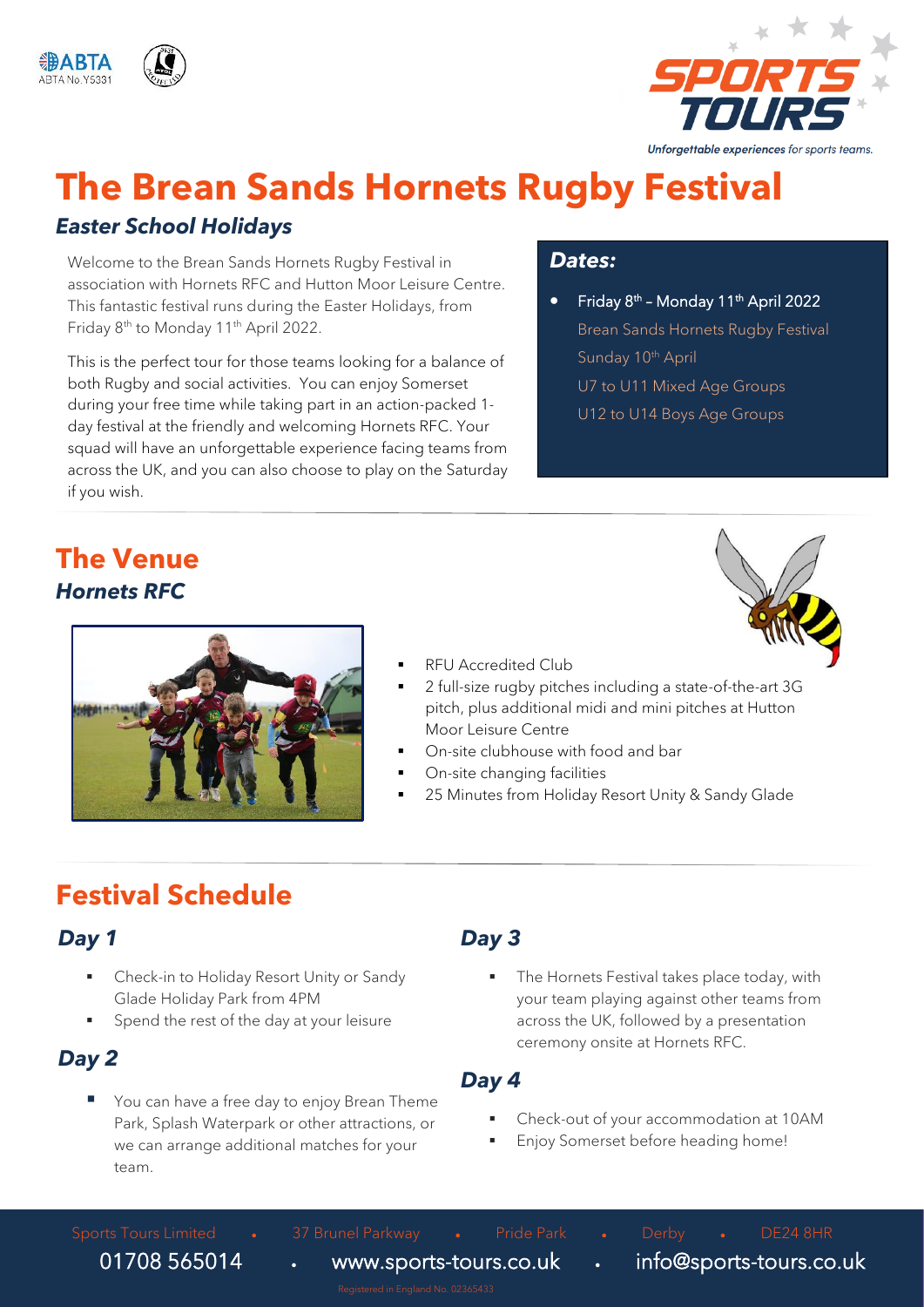



### **Age Groups, Team Size and Match Duration**

| <b>Age Groups</b> | <b>Team Size</b> | <b>Daily Playing Time</b> |
|-------------------|------------------|---------------------------|
| Under 7s (Mixed)  | 4-a-side         | Up to 50 minutes per day  |
| Under 8s (Mixed)  | 6-a-side         | Up to 50 minutes per day  |
| Under 9s (Mixed)  | 7-a-side         | Up to 60 minutes per day  |
| Under 10s (Mixed) | 8-a-side         | Up to 60 minutes per day  |
| Under 11s (Mixed) | 9-a-side         | Up to 70 minutes per day  |
| Under 12s (Boys)  | 12-a-side        | Up to 70 minutes per day  |
| Under 13s (Boys)  | $13$ -a-side     | Up to 80 minutes per day  |
| Under 14s (Boys)  | 15-a-side        | Up to 80 minutes per day  |

### **Other Important Information**

- All festivals are sanctioned by the RFU and played in line with RFU Age Grade Regulations.
- Match durations will be maximised dependent on number of teams per age group, in line with the RFU 'Daily Playing Time' regulations above.
- Each team must bring a referee to be included in this festival
- Fully qualified first-aid provision will be in attendance for the duration of the event.
- All festivals will end with an awards and presentation evening, attended by a special quest.

### **Packages and Inclusions**

Here at Sports Tours, we appreciate the complexities involved with arranging a large-scale trip. We want to make your organisation as simple as possible. Here's what's included as standard:

- 3 Nights' self-catering accommodation at Holiday Resort Unity or Sandy Glade Holiday Park
- Sports Tours Representative on-site
- **Eestival Costs**
- Optional friendly fixtures on Saturday
- Access to all facilities at Hornets RFC & Hutton Moor Leisure Centre
- Awards ceremony, participation medals including winners and runners up trophies
- Access to our online booking management system
- Online results, fixtures and scheduling service

#### Why not upgrade your stay? For an additional cost, we can provide:

- Shuttle bus service to transport you to and from the tournament venue each day
- Breakfast or Half-Board meal packages

Sports Tours Limited • 37 Brunel Parkway • Pride Park • Derby • DE24 8HR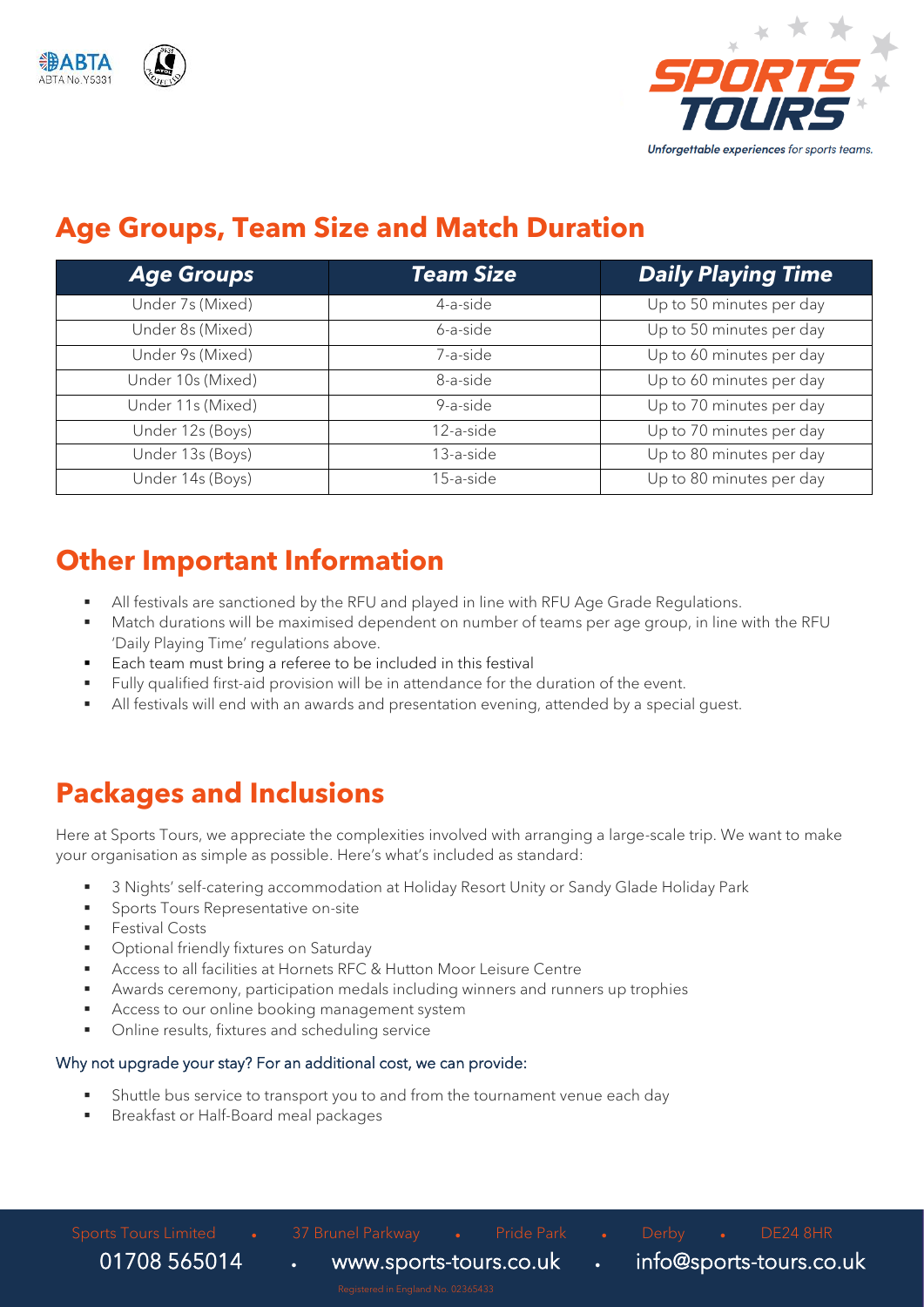



### **Prices and Accommodation** *Holiday Resort Unity - 8 th – 11 th April 2022*

Located just 200m from the beach, Holiday Resort Unity is a four-star holiday park that offers a cosy and comfortable nights' sleep. On-site there is plenty for the whole family to enjoy, including restaurants, arcades, nightly entertainment, play areas, an indoor waterpark and the thrill-seekers paradise that is Brean Theme Park! All accommodation types have central heating and bed linen is included.

| <b>Classic</b>                                                                                                         | <b>Popular</b>                                                                                                                                 | <b>Platinum</b>                                                                                                                                                                      |
|------------------------------------------------------------------------------------------------------------------------|------------------------------------------------------------------------------------------------------------------------------------------------|--------------------------------------------------------------------------------------------------------------------------------------------------------------------------------------|
| 6 or 8 Berth<br>Fully equipped<br>٠<br>kitchen<br>Central heating<br>Bed linen included<br>٠<br>Standard fittings<br>٠ | 6 or 8 Berth<br>Fully equipped<br>kitchen<br>Central heating and<br>double glazing<br>Bed linen included<br>and beds made upon<br>your arrival | 6 or 8 Berth<br>Fully equipped<br>٠<br>kitchen and modern<br>fittings<br>Central heating and<br>double glazing<br>Bed linen included<br>л.<br>and beds made prior<br>to your arrival |

| <b>Holiday Resort Unity</b> | <b>Classic</b> | <b>Popular</b> | <b>Platinum</b> |  |
|-----------------------------|----------------|----------------|-----------------|--|
| 8 Berth -<br>8 People       | $£100$ pp      | £105pp         | £110pp          |  |
| 8 Berth -<br>7 People       | $£108$ pp      | £113pp         | f118pp          |  |
| 8 Berth -<br>6 People       | £123pp         | f129pp         | £135pp          |  |
| $6$ Berth -<br>6 People     | £105pp         | f110pp         | f115pp          |  |
| $6$ Berth -<br>5 People     | £115pp         | f120pp         | £125pp          |  |
| 6 Berth -<br>4 People       | £140pp         | f146pp         | f152pp          |  |
| $6$ Berth -<br>3 People     | £181pp         | £189pp         | $£198$ pp       |  |

- Prices are per person, based on 3 nights self-catered accommodation.
- Camping options are available upon request.
- For up to date information on availability, please contact our team.





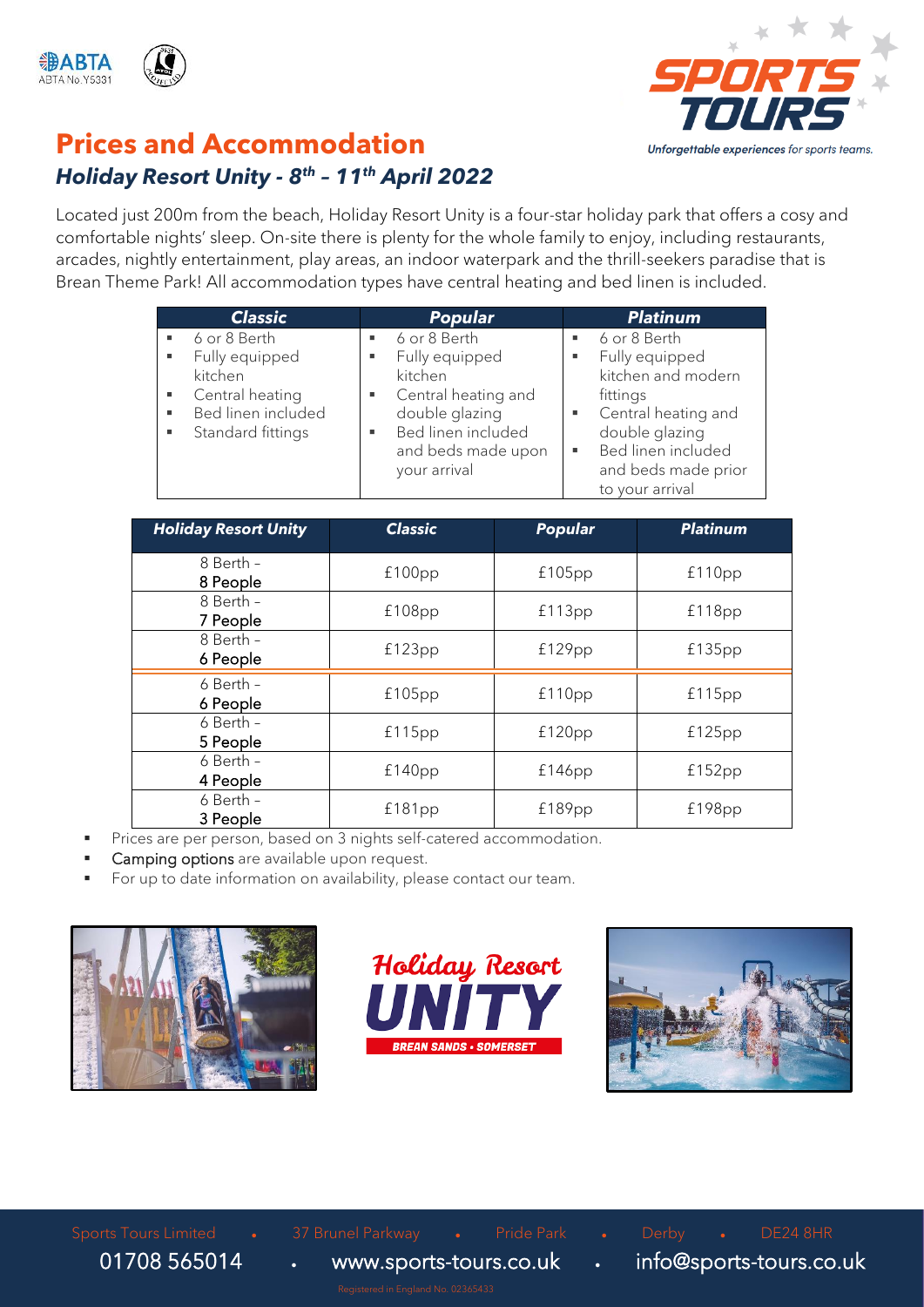



### **Prices and Accommodation**

#### *Sandy Glade Holiday Park - 8 th – 11th April 2022*

Sandy Glade Holiday Park boasts plenty of open, green space for the kids to run free, a fantastic indoor pool with water jets and fountains and an adventure playground so they can let off steam while you relax. In the evenings take a trip to the clubhouse for fun, games and a great entertainment line-up. Jump across the road and it's through the dunes onto the beach for that perfect UK seaside holiday experience.

|                       | <b>Value</b>                                                                                            |                      |                  | <b>Bronze</b>                                                                                                                                   |                  | <b>Silver</b>                                                                                                                                                          | Gold                                                                                                                            |                                                                             | <b>Lodges</b>                                                                                                                      |
|-----------------------|---------------------------------------------------------------------------------------------------------|----------------------|------------------|-------------------------------------------------------------------------------------------------------------------------------------------------|------------------|------------------------------------------------------------------------------------------------------------------------------------------------------------------------|---------------------------------------------------------------------------------------------------------------------------------|-----------------------------------------------------------------------------|------------------------------------------------------------------------------------------------------------------------------------|
| ٠<br>٠<br>٠<br>٠<br>٠ | 5 or 6 Berth<br>Chalets<br>Fully equipped<br>kitchen<br>Central heating<br><b>Bed linen</b><br>included | Standard fittings    | ٠<br>٠<br>٠<br>٠ | 6 or 8 Berth<br>Chalets or<br>Caravans<br>Fully equipped<br>kitchen<br>Central heating<br>and double<br>glazing<br><b>Bed linen</b><br>included | ٠<br>٠<br>Е<br>٠ | 6 or 8 Berth<br>Chalets or<br>Caravans<br>Fully equipped<br>kitchen and<br>modern fittings<br>Central heating<br>and double<br>glazing<br><b>Bed linen</b><br>included | 6 or 8 Berth<br>٠<br>Chalets or<br>ш<br>Caravans<br>Luxury fixtures<br>×,<br>and fittings<br><b>Bed linen</b><br>×.<br>included | $\blacksquare$<br>Lodges<br>Highest<br>$\blacksquare$<br>٠<br>٠<br>included | 6 Berth Silver<br>and Platinum<br>available.<br>standard of<br>accommodation<br>Perfect for<br>larger families<br><b>Bed linen</b> |
|                       | <b>Sandy Glade</b><br><b>Holiday Park</b>                                                               | <b>Value Chalets</b> |                  | <b>Bronze</b><br><b>Chalets &amp;</b><br><b>Caravans</b>                                                                                        |                  | <b>Silver Chalets</b><br>& Caravans                                                                                                                                    | <b>Gold Chalets</b><br>& Caravans                                                                                               | <b>Silver Lodges</b>                                                        | <b>Platinum</b><br>Lodge                                                                                                           |
|                       | 8 Berth -<br>8 People                                                                                   |                      |                  | £99pp                                                                                                                                           |                  | £102pp                                                                                                                                                                 | $£105$ pp                                                                                                                       |                                                                             |                                                                                                                                    |
|                       | 8 Berth -<br>7 People                                                                                   |                      |                  | £107pp                                                                                                                                          |                  | £109pp                                                                                                                                                                 | £112pp                                                                                                                          |                                                                             |                                                                                                                                    |
|                       | 8 Berth -<br>6 People                                                                                   |                      |                  | £122pp                                                                                                                                          |                  | £125pp                                                                                                                                                                 | £128pp                                                                                                                          |                                                                             |                                                                                                                                    |
|                       | 6 Berth -<br>6 People                                                                                   | £96pp                |                  | £103pp                                                                                                                                          |                  | £109pp                                                                                                                                                                 | £115pp                                                                                                                          | £128pp                                                                      | £137pp                                                                                                                             |
|                       | 6 Berth -<br>5 People                                                                                   | $£106$ pp            |                  | f114pp                                                                                                                                          |                  | £121pp                                                                                                                                                                 | £127pp                                                                                                                          | £141pp                                                                      | £153pp                                                                                                                             |
|                       | 6 Berth -<br>4 People                                                                                   | £128pp               |                  | £138pp                                                                                                                                          |                  | £147pp                                                                                                                                                                 | £155pp                                                                                                                          | £172pp                                                                      | £187pp                                                                                                                             |
|                       | 6 Berth -<br>3 People                                                                                   | £166pp               |                  | £179pp                                                                                                                                          |                  | £191pp                                                                                                                                                                 | £201pp                                                                                                                          | £224pp                                                                      | £244pp                                                                                                                             |
|                       | 5 Berth -<br>5 People                                                                                   | £100pp               |                  |                                                                                                                                                 |                  |                                                                                                                                                                        |                                                                                                                                 |                                                                             |                                                                                                                                    |
|                       | 5 Berth -<br>4 People                                                                                   | £113pp               |                  |                                                                                                                                                 |                  |                                                                                                                                                                        |                                                                                                                                 |                                                                             |                                                                                                                                    |

Prices are per person, based on 3 nights self-catered accommodation.

Alternative accommodation may be available upon request.

For up to date information on availability, please contact our team.





£146pp | - | - | - | - | -



5 Berth – 3 People